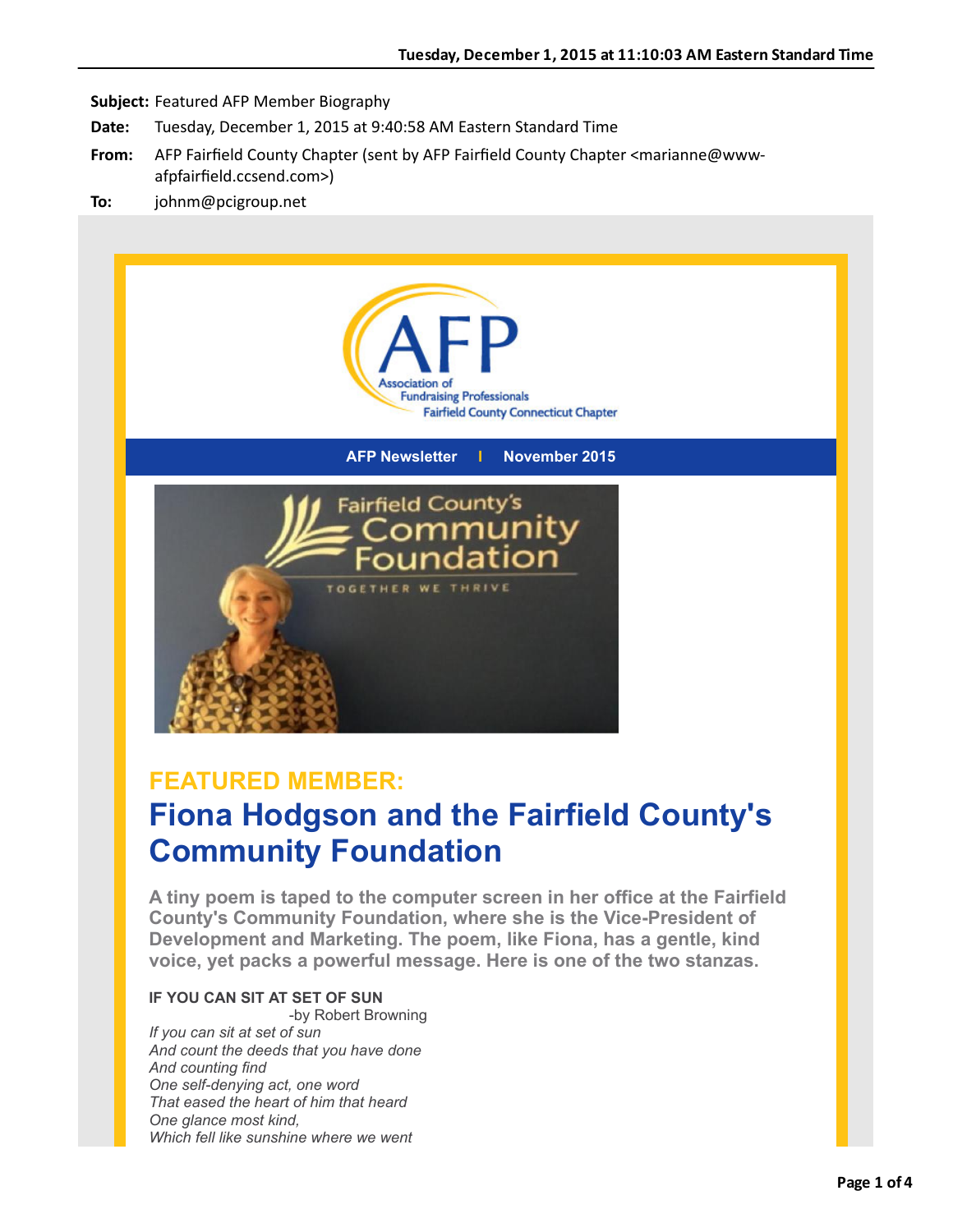### *Then you may count that day well spent.*

Her 30 year-long career in philanthropy and marketing has been rich and varied, bridging several disciplines such as education, humanitarian aid, and research. Her employers have included Save the Children, the London School of Economics, Harvard Medical School, Brandeis University, and Boston College, to name a few. Fiona has traveled many miles. At one point, she was bi-coastal, working in London and living with her family in Connecticut-- as much as the job would allow.

Not interested in working to maintain the status quo, Fiona has built a reputation as a start-up and turnaround guru. At Harvard Medical School, she led an endowment campaign which funded new areas of research that never existed before, such as bioethics. Save the Children afforded her the opportunity to create their first ever endowment fund. Fiona ensured the campaign reached its ambitious goal of 400 million dollars! The fund enabled the charity to create new programs and to heed the call when global emergencies erupted. For example, after the Indonesian tsunami, Save the Children used the fund to rebuild thousands of houses, and partnered with Americares to cover the costs of a prefab drop-in hospital deep in the mountains of Pakistan, following a devastating earthquake. The endowment was also used to build a new model of microfinancing loans, and to fund Saving Newborn Lives, a simple 5-step program that prevents child deaths in the first 24 hours of life.

And, finally at Fairfield County's Community Foundation, likely-the last stop in her career, Fiona was recruited to help take the foundation to the next level -- from functioning as a community funding instrument to focus anew on community leadership and impact. Many of you may be familiar with this major shift in funding priorities and practices, implemented last year.

The change at the Fairfield County's Community Foundation was initiated by focus groups, listening posts, and other research among diverse socioeconomic groups throughout the county. Four major issues of concern were identified and included: 1) education: Kindergarten-University, 2) lack of jobs for young people 18-25 (1 in 8 is unemployed), 3) the aging population and, 4) affordable, reliable, public transportation. In addition to providing funding, the foundation aims to solve these problems by bringing together all stakeholders in our county, including nonprofits, the media, advocacy groups, government, business, and civic and religious groups.

Back to that petite poem sited at the beginning of this piece-the one with the mantra about "doing good" that Fiona lives by. At the Fairfield County's Community Foundation, Fiona believes her job will be well done if one underprivileged teenager in Fairfield County gets the training he needs to secure a meaningful long-term job with a living wage, one woman living in poverty is able to realize her full potential, and at least one child is given the opportunity to live in safe, secure housing. If the future is any indication of the past, we predict Fiona will - as usual - not only reach but surpass her goals!

Fiona loves to spend time with her 10 grandchildren who live in America, England, Canada, and Denmark.



### **Summer Social on the Sound at the Riverside Yacht Club**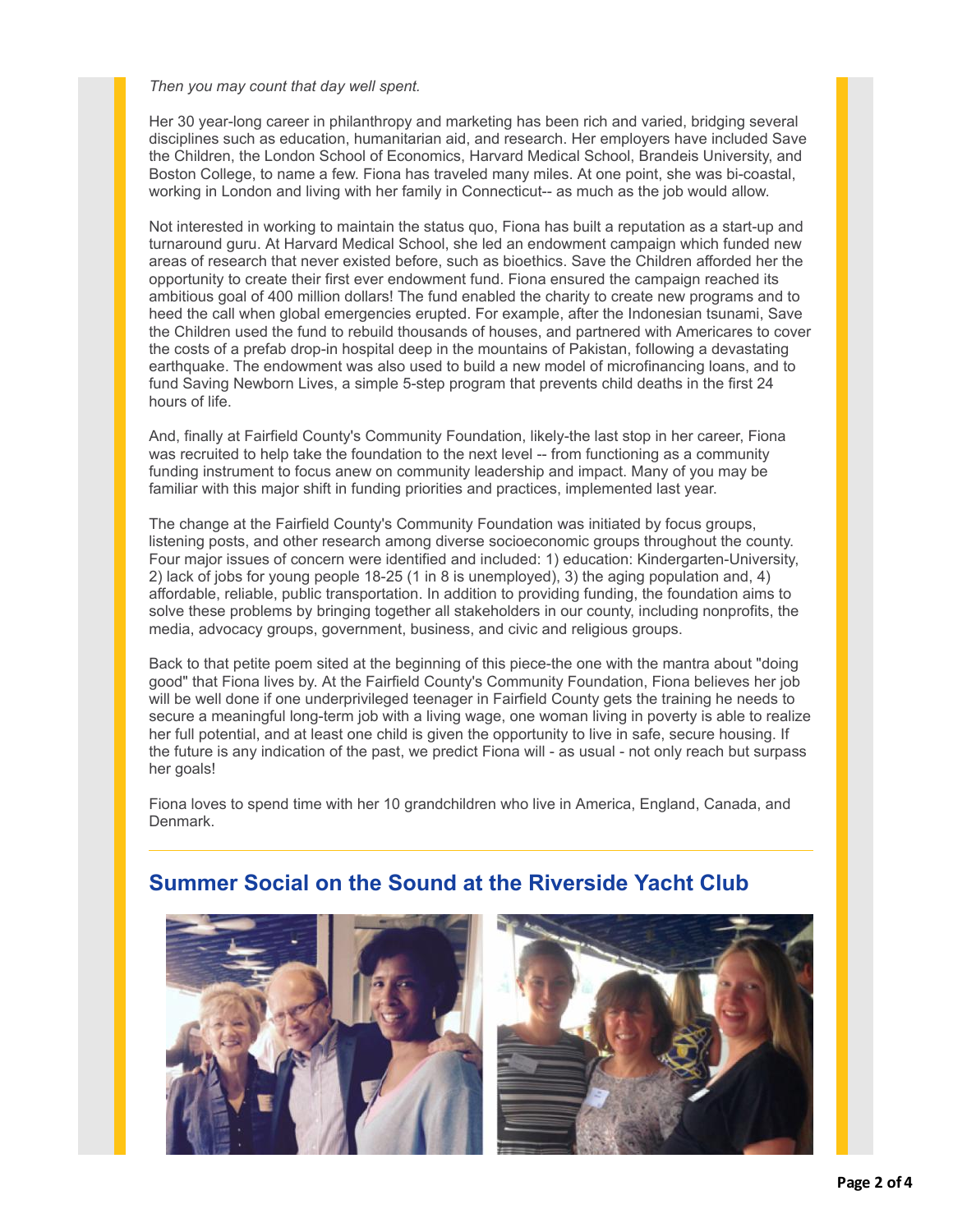

# **Upcoming Events**

### **November 6**

**[2015 National Philanthropy Day Awards](http://r20.rs6.net/tn.jsp?e=001ZFFB2d4Sa-GwMIvboZa9sGJzMGc-ohyiL7j1qhCIySm4nVaEaiGGPuSBME8atXJdcyV0UvvRz1oDxNdb6-8UFCR6swYHBZgyAY6EQGhMiS0WY9znHWyJXI-pGkffTIgIa1Xr98phpyfLVtskVcMl0giN8KbZk2r-xJWu7EkcFRgJWYNf6TrSsWgSVdao1YQYqLFQORdwiw07SBt4YzzlNQ==) Breakfast 8:00-10:30 at the Omni New Haven Hotel at Yale, New Haven \$50 for one ticket and \$500 for a table of 10 All are welcome.**

The AFP breakfast will recognize local heroes who have helped change lives in our community through their work in philanthropy. Honorees will include Cindy Citrone of Southport who will receive the Award of Outstanding Philanthropist for her work with the Make-A-Wish Foundation.



# *New* **Members**

**Cynthia Armijo** *Executive Director* Westport Arts Center

**Catherine Bagg** *Project Administrator* Norwalk/Nagarote Sister City Project

**Mr. Thomas S. Griggs Jr** *Director of Development* International Festival of Arts & Ideas

**Mrs. Sallyan Pelletier** *Board Chair* Liberation Programs

**Ms. Christie Stewart** *Director of Development* New Reach, Inc.

**Susan Whitcomb** *President* Haitian Educational Initiatives

# *Renewed* **Members**

**Laureen Bubniak** *Director of Development* Ridgefield Library

**Chrissy Cacace** *Manager of Grants & Program Development* Family & Children's Agency

**Lawrence Carroll** *Vice President for Advancement* Fairfield College Preparatory School

**Sharon Danosky** *President* Danosky Associates **Colleen Harkey**

**David Kweskin**

**Holly Lemoine** *Chief Development Officer* Inspirica

**Janet Lindstrom** *Executive Director* The New Canaan Historical Society

**Terrance O'Connor** *Executive Director* Cardinal Shehan Center